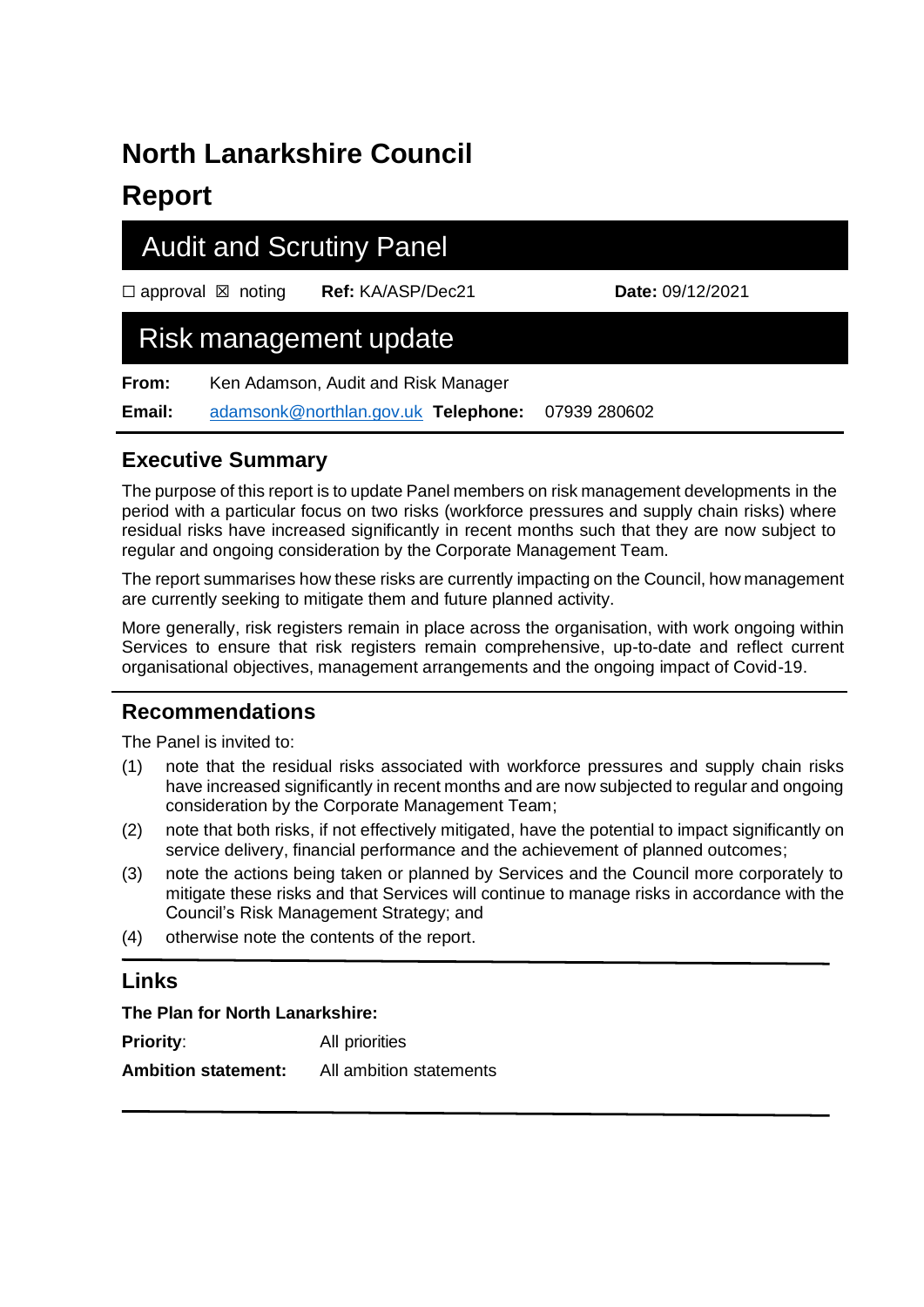#### **1. Background**

- 1.1 The Panel will recall that in line with the approved Risk Management Strategy, each Service is required to maintain its own detailed risk registers in respect of the operational service risks within their areas of responsibility and that all risks identified and agreed as meriting inclusion in risk registers are subject to regular monitoring and review by relevant management.
- 1.2 Members are also aware that the Council's Risk Management Strategy requires that the corporate risk register be refreshed regularly, and at least on an annual basis; led by the Corporate Risk Team, working with the Risk Management Corporate Working Group on behalf of, and in consultation with, the Corporate Management Team.
- 1.3 Each year the corporate register is reviewed for completeness and relevance to the council's strategic objectives, and alignment with The Plan for North Lanarkshire. The results of the most recent review exercise were reported to Panel in March 2021.
- 1.4 Since that date, two significant risks have emerged and/or increased. One relating to workforce issues was already recognised within the Council's corporate risk register; the other, supply chain risks is now considered to meet the criteria for inclusion in the corporate risk register and to be reported to the Panel. The relevant risks are:
	- Workforce pressures in particular, increased difficulties in recruiting and retaining staff to ensure that we have the necessary skilled workforce to deliver Council services and enable the Council to deliver against its ambitions; and
	- Supply chain risks in particular, increased challenges associated with ensuring the availability, reliability and affordability/pricing of the supply of goods and services to enable the Council to deliver services and progress its wider ambitions.
- 1.5 This paper provides the Panel with an overview on how these risks are currently being managed.

#### **2. Report**

#### **Workforce pressures**

- 2.1 Despite early concerns about Brexit's impact on employment, employment levels continued to grow relatively sharply since the referendum to leave the European Union in 2016. While employment growth slowed in 2019, and was significantly impacted in 2020 by the pandemic, as the economy has begun to recover the labour market has remained extremely tight with the number of reported vacancies across the economy high by historical standards.
- 2.2 Whilst traditionally, the Council has experienced long-standing difficulties in recruiting and retaining the right workforce in some specific areas of activity such as Home Care, in recent months these pressures have not only deepened, but also widened in scope to affect a broader range of services and activities.
- 2.3 These workforce pressures are being exacerbated by increased absence levels arising from staff requiring to self-isolate as a result of testing positive for Covid or being identified as a close contact.
- 2.4 Regular updates are now provided by Services on the pressures they are experiencing in respect of workforce and actions taken to date and/or planned. This is summarised in a report which shows the current RAG status for each Service area together with management commentary on issues arising and actions taken and/or planned. This report is considered fortnightly by the CMT.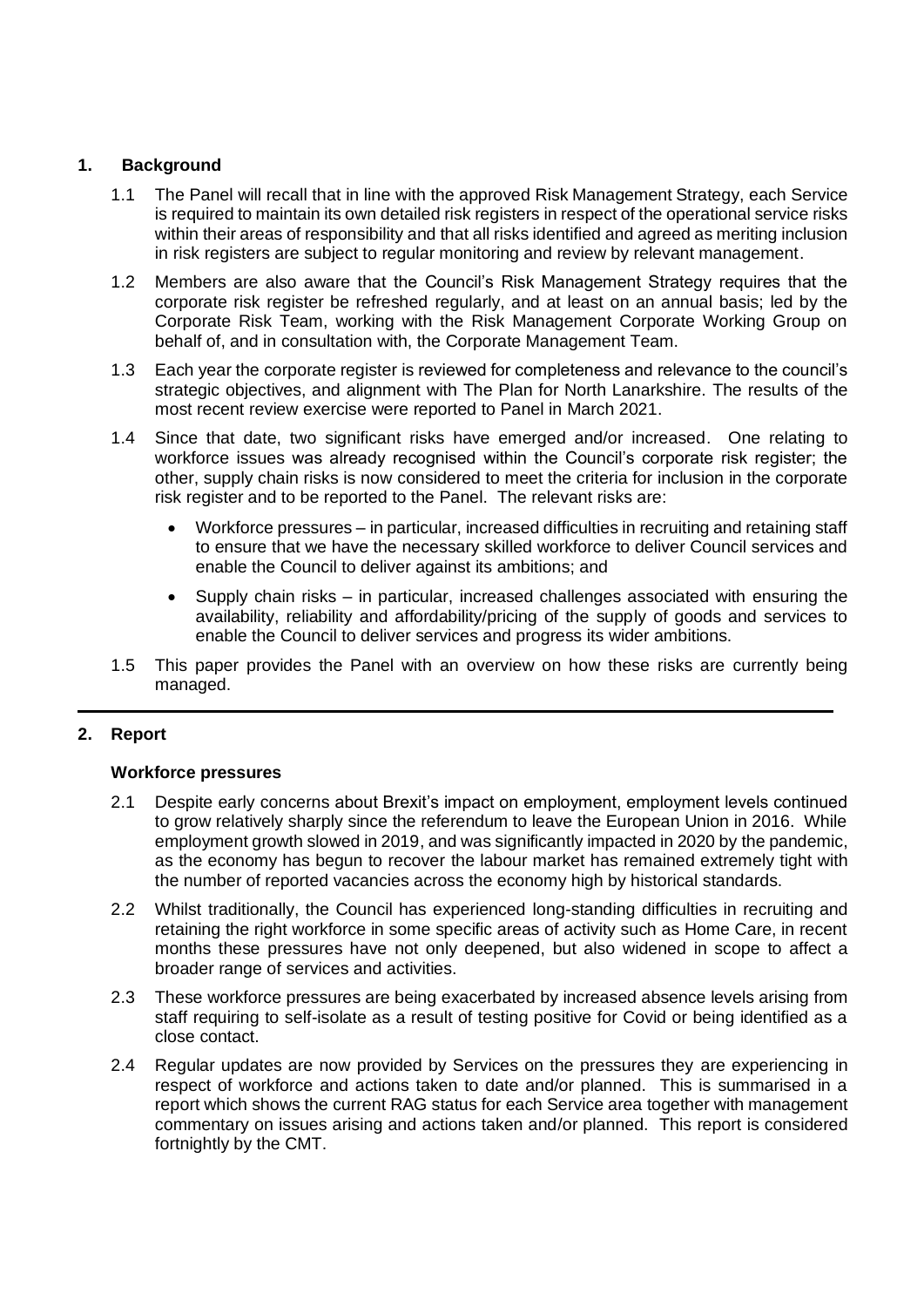2.5 The following table shows the current RAG assessment.

| <b>Service activity</b>                                                                                                                                                     | <b>RAG</b><br><b>status</b> | <b>Service activity</b>                                          | <b>RAG</b><br><b>status</b> |
|-----------------------------------------------------------------------------------------------------------------------------------------------------------------------------|-----------------------------|------------------------------------------------------------------|-----------------------------|
| Education & Families: Schools and ELCs                                                                                                                                      | Amber                       | Education & Families: ASN<br>and Pupil Support                   | Red                         |
| Adult Health & Social Care: various including<br>Social Workers, Integrated Equipment Store,<br>Addiction Services, Integrated Day Services<br>and Locality Support Service | <b>Red</b>                  | Adult Health & Social Care:<br>Home Support                      | Red                         |
| Children, Families and Justice: various roles<br>including Social Workers, MHO SWES, Admin<br>Support and Children House (Sessional)                                        | <b>Amber</b>                | Housing: Range of front-line<br>roles                            | Amber                       |
| Environmental Assets: Land management                                                                                                                                       | Amber                       | Communities: Active<br>and<br><b>Creative Communities</b>        | Amber                       |
| Planning and Regeneration: various roles<br>across Planning, Enterprise and New Supply<br>teams                                                                             | Amber                       | Procurement:<br>Asset<br>and<br><b>Facility Support Services</b> | Amber                       |
| Regulatory Services: Environmental Health<br>and Trading Standards                                                                                                          | <b>Amber</b>                | <b>Business</b><br><b>Solutions</b><br><b>ICT</b><br>support     | Amber                       |
| Business Solutions: Business Strategy and<br>Change Delivery - finance and contracts,<br>programme management                                                               | Red                         | POD - ESC, HRBP team and<br>H&S                                  | Amber                       |
| <b>Financial Solutions</b>                                                                                                                                                  | Amber                       | Legal and Democratic                                             | Amber                       |

#### **Table 1 – Service RAG status – Workforce pressures**

- 2.6 A wide range of management activity has already been taken and/or is planned. In managing and mitigating the potential impacts of workforce pressures, much of the initial focus at Service-level has, and continues to be, about making best use of available resources, using staff as flexibly as possible, utilising overtime and agency staff where necessary and/or appropriate, and prioritising work undertaken. Significant effort has also been put into ensuring that where vacancies exist, recruitment is progressed in a timely manner. To help support this, the Council's recruitment processes continue to be reviewed and expedited as far as possible.
- 2.7 Given the Council cannot simply increase salaries to attract staff, significant attention has also been focused on ensuring that the Council's recruitment activities are inclusive, appropriately tailored and properly targeted. This includes working closely with the Employability team and Routes to Work to increase our reach and access to a broader spectrum of candidates who may previously not have considered applying to the Council, but may consider doing so with further support and encouragement.
- 2.8 Attention has also been given to building on the Council's brand and wider employment offer, which should not only help address hiring difficulties in the short-term but also make the organisation more attractive as an employer in the longer-term. In addition, measures such as the provision of flexible working, clear career development and a commitment to providing learning and development opportunities are being emphasised, which can also help both recruit and retain the people and skills Services need.
- 2.9 Detailed strategic workforce plans are in the process of being drafted and these will be taken through CMT and then relevant Service Committees starting in Cycle 1 of next year. Within these plans, Services will identify their medium and long-term proposals for building a strong pipeline of future employees in key skills areas. Broader work is also being undertaken to increase our levels of Modern and Graduate Apprentices across the organisation and this will be supported by funding through the Employability team and the Young Person's Guarantee Fund.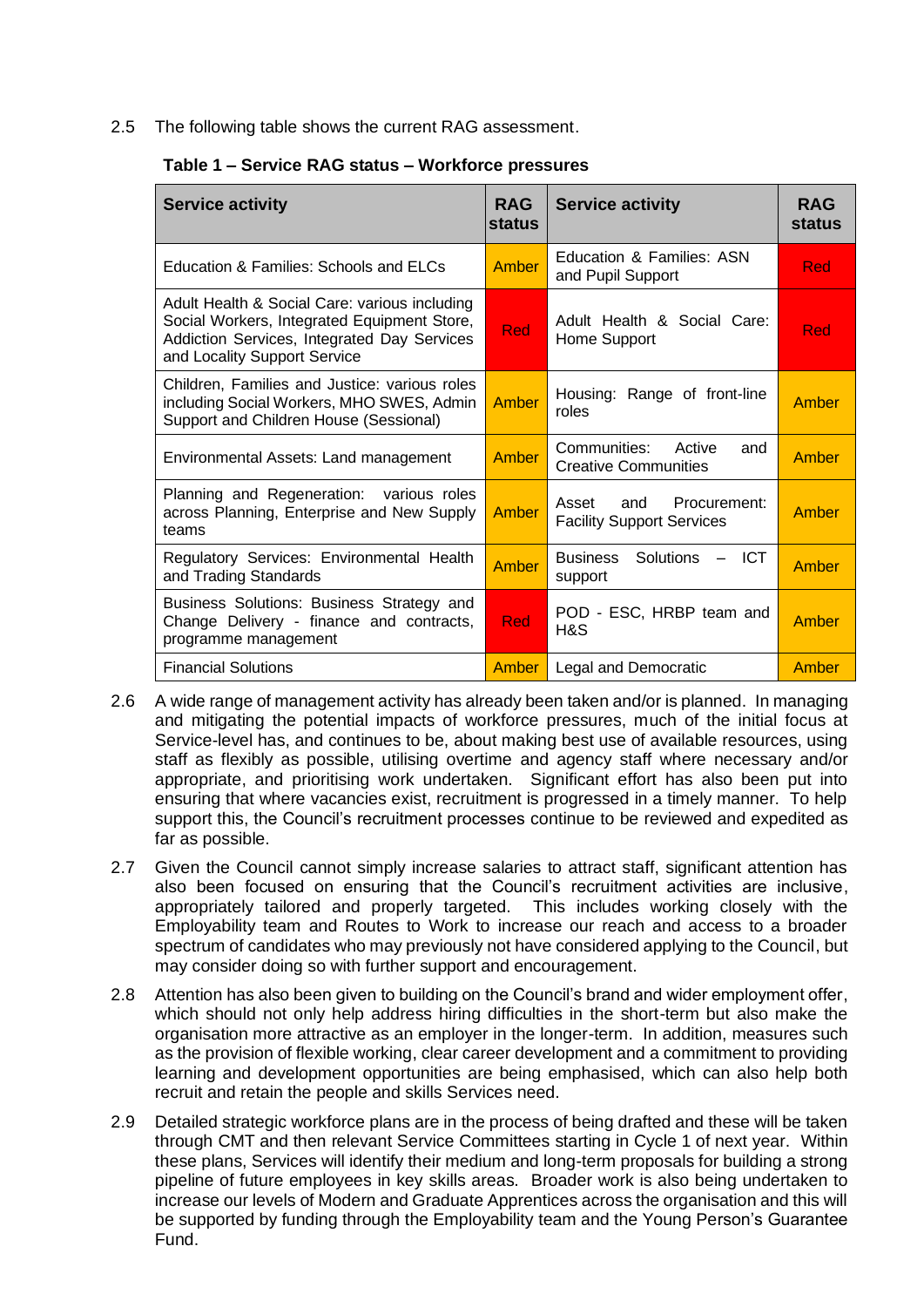#### **Supply chain risks**

- 2.10 There has been significant media coverage in recent weeks of increasing supply chain issues resulting in increases in prices and/or shortages of a range of materials and goods and shortages of staff. This has largely been attributed to the effects of the pandemic and Brexit on the labour market and on production and distribution arrangements.
- 2.11 A range of specific issues facing Services has been highlighted to the corporate risk team as requiring to be included within risk registers. Current pressures are resulting in increasing prices, delays and/or non-availability of certain items and there is no indication that these pressures will disappear in the short-term.
- 2.12 Corporately, this issue has the potential to create significant additional financial pressures, to potentially limit what the Council can achieve within available budgets and to potentially impact on the Council's ability to deliver key services and to progress planned projects (including a number Programme of Work items).
- 2.13 CMT has already approved arrangements to allow the Council to consider and approve revised rates where cost pressures arising from the pandemic/Brexit have the potential to impact on the commercial viability of existing contractual arrangements, although to date no such cases have been authorised.
- 2.14 Good practice around mitigating supply chain risks traditionally includes:
	- Evaluating and identifying current risks, prioritising by probably and impact;
	- Ensuring supplier quality and conducting procurement due diligence;
	- Diversifying suppliers to minimise risk and increase options;
	- Including partners in risk planning and bringing them closer to your operations;
	- Taking appropriate mitigating actions and contingency planning where residual risk exposure remains high; and
	- Reviewing risks periodically.
- 2.15 From both risk management and business continuity perspectives and to comply with good practice in contract management arrangements, Services have been doing all of the above, focusing on where there is a particular reliance on any specific contractor and/or on the provision of any good or service in delivering key services or projects, and considering how they might respond in the event of significant supply chain disruptions to the provision by contractors of that good or service.
- 2.16 A key challenge for Services, however, is uncertainty over where and when any such supply chain issues may arise and this uncertainty has only increased as the supply chain issues have become more widespread.
- 2.17 Although all Services have now undertaken dialogue with relevant key contractors/suppliers to ascertain current and potential threats/risks and to understand what contractors/suppliers are doing to mitigate these, it is important to recognise that the quality and reliability of information and/or assurances provided by suppliers/contractors may vary hugely and/or not be particularly well-informed.
- 2.18 Existing contingency plans already address how Services would respond to an emergency, but Services have increasingly had to consider what additional actions might be appropriate to mitigate the likelihood of supply chain issues causing significant disruption. In the shortterm, effective potential mitigating actions which are open to management are relatively limited but include:
	- Seeking alternative sources of relevant goods or services deemed 'at risk'
	- Changing product requirements, where appropriate, to replace or reduce the need for 'at risk' goods or materials;
	- Where appropriate, increasing stocks held of 'at risk' or 'potentially at risk' materials'; and
	- Reprioritising, switching or delaying work to reduce demand for at risk goods or materials until such time as they are more widely available.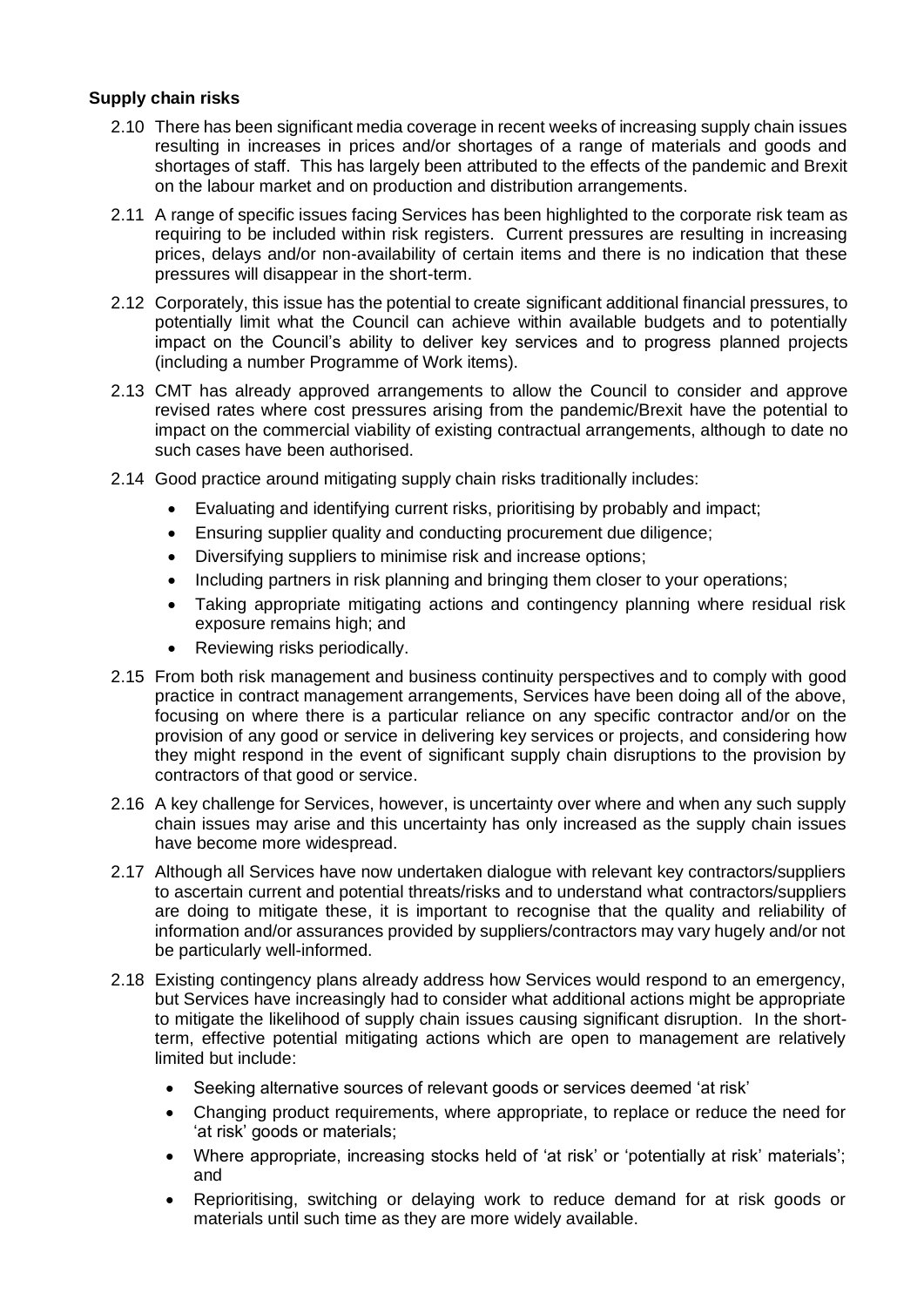- 2.19 Again, individual Services have been doing all of the above, although in practice there is no single or ideal solution and all the above have significant limitations and/or downsides. Additionally, as the precise nature of the issues facing individual Services will/do vary hugely, Services need to be flexible and tailored in how they respond.
- 2.20 As with workforce pressures, regular updates are now provided by Services on the pressures they are experiencing in respect of supply chain risks and actions taken to date and/or planned. This is summarised in a report which shows the current RAG status for each Service area together with management commentary on issues arising and actions taken and/or planned. This report is considered fortnightly by the CMT.
- 2.21 The following table shows those Services where the current RAG assessment has been assessed as Amber or Red, meaning that supply chain risks are impacting and/or are likely to impact on service delivery (including PoW items) and/or financial performance.

| <b>Service activity</b>                                                                   | <b>RAG</b>             | <b>Service activity</b>                                                                                                                                                                                                                                                                                                                                                                                                                                                                                                                                                                                                                                                                                                                           |
|-------------------------------------------------------------------------------------------|------------------------|---------------------------------------------------------------------------------------------------------------------------------------------------------------------------------------------------------------------------------------------------------------------------------------------------------------------------------------------------------------------------------------------------------------------------------------------------------------------------------------------------------------------------------------------------------------------------------------------------------------------------------------------------------------------------------------------------------------------------------------------------|
| <b>Adult Health and Social</b><br>Children,<br>Care<br>and<br><b>Families and Justice</b> | Amber                  | Service is experiencing disruption to the supply chain to<br>equipment and materials. This particularly affects the supply of<br>equipment and adaptations to adults, young people and children<br>Essential equipment is under significant<br>with disabilities.<br>demand nationally versus available supply.<br>There are ongoing issues with supply of staff and recruitment<br>remains an ongoing challenge for external service providers.<br>This is being reported through the Home Support Programme<br>Board and CMT. Management actions are mitigating the current<br>issues, but this could have a significant impact on service and<br>the wider health and social care system. Issues will continue to<br>be monitored and managed. |
| Assets<br>and<br>Procurement                                                              | Amber                  | Service continues to experience a range of issues relating to<br>labour, material and delivery shortages and consequential price<br>impacts which are impacting a range of contractual<br>arrangements and projects/programmes of work. Details and<br>impacts vary and are being monitored on an individual<br>contract/areas of work basis<br>Summary RAG assessment<br>represents a range of different assessments.                                                                                                                                                                                                                                                                                                                            |
| Housing Property and<br>Projects                                                          | <b>Red</b><br>or Amber | Service continues to experience a range of issues relating to<br>labour, material and delivery shortages and consequential price<br>impacts<br>which are<br>impacting a range of contractual<br>arrangements and projects/programmes of work. Details and<br>impacts vary and are being monitored on an individual<br>contract/areas of work basis<br>Summary RAG assessment<br>represents a range of different assessments.                                                                                                                                                                                                                                                                                                                      |
| <b>Business Solutions</b>                                                                 | Amber                  | Service is experiencing procurement and delivery shortages,<br>particularly within Technology Solutions. This presents ongoing<br>challenges in delivering the DigitalNL and capital programmes<br>as planned. Details are being reported to the Digital NL Delivery<br>Board, CMT, SCDG and Transformation & Digitisation<br>Committee. Issues will continue to be monitored and managed.<br>No additional specific actions planned.                                                                                                                                                                                                                                                                                                             |

**Table 2 – RAG status (for Services at Red or Amber only) – Supply chain risks**

#### **Other risk management developments**

2.22 There are no other material changes to the Council's risk management arrangements since the last update to the Panel that require to be reported. Risk registers remain in place across the organisation, with work ongoing within Services to ensure that risk registers remain comprehensive, up-to-date and reflect current organisational objectives, management arrangements and the ongoing impact (both direct and indirect) of Covid-19.